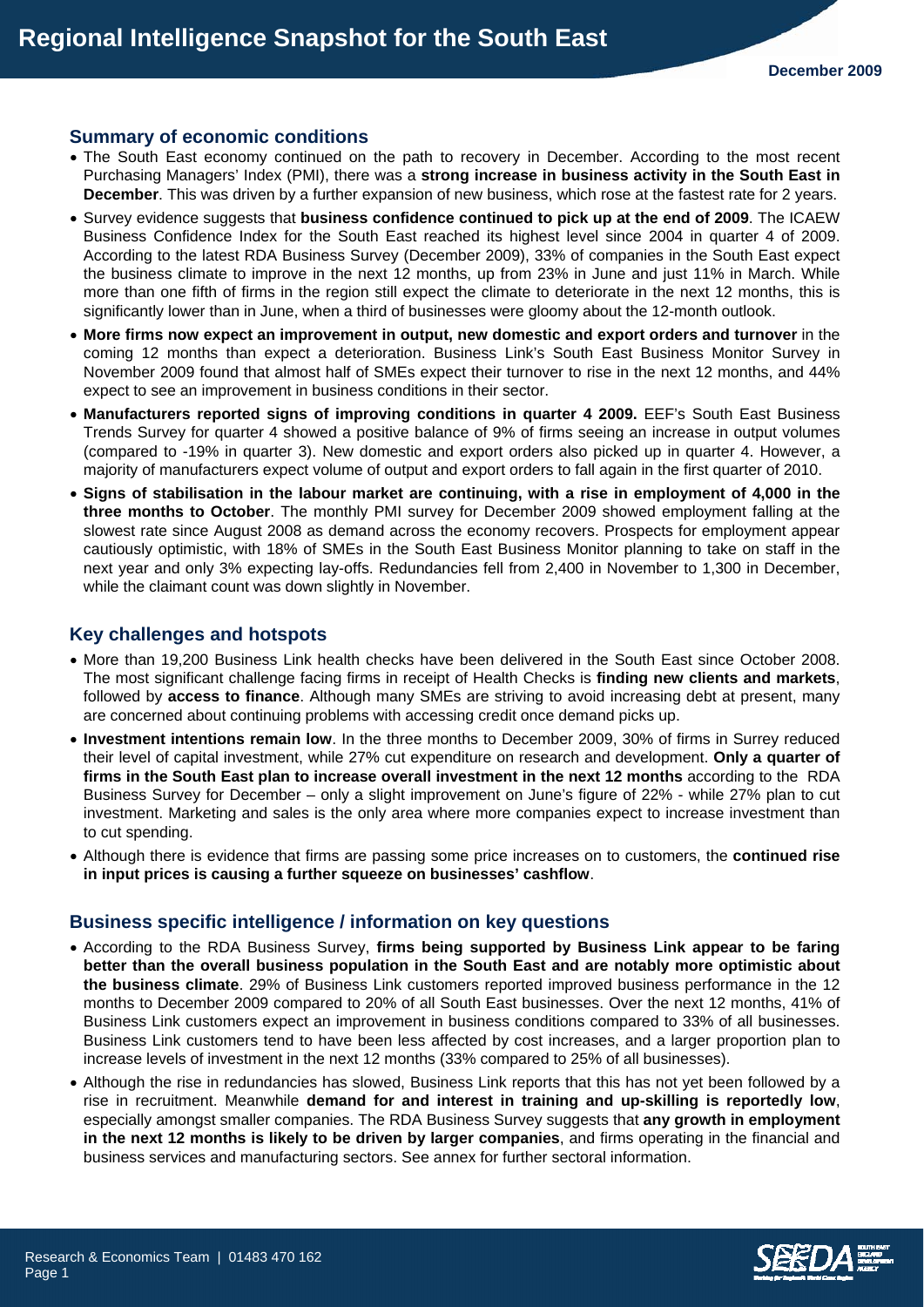# Sectoral Overview

### **Manufacturing**

According to the PMI (Purchasing Managers' Index) South East private sector firms reported an increase in output for the sixth consecutive month in December 2009. At 57.8, up from 56.2 in November, the seasonally adjusted Business Activity Index signalled a solid rate of expansion in the region. This has been primarily attributed to higher levels of incoming new business in the manufacturing sector.

The latest national survey released by  $EEF$  (30<sup>th</sup> November 2009) shows that Britain's manufacturers are finally beginning to feel some relief from the combined efforts of the Bank of England and the government to unblock bank lending. The survey points out that fewer companies have seen a reduction in the availability of new and existing credit facilities, which implies lines of credit and finance are freeing up. Indeed, the proportion of companies reporting higher fees on existing lines of credit fell to 28% from 43% in the third quarter 2009. Similar conditions are evident in the South East, as anecdotal evidence from the Institute of Chartered Accountants in England and Wales (ICAEW) shows that by the end of 2009 some banks were starting to lend again and some venture capitalists were starting to become active again in high-risk and overseas expansion related activities. For example, **Circassia,** a chemical & pharmaceuticals firm of Oxford, has raised £15 million to fund the development of allergy treatments. Moreover, the engineering company **Astrium** has won a £456 million contract to manufacture four television satellites for SES, thereby securing hundreds of jobs in Portsmouth and Stevenage while, at the same time, **Manor Grand Prix** has sold an estimated £ 10 million stake in its motor racing business to private equity firm LDC and thus is creating 60 jobs in Bicester as well as 45 in Rotherham.

In more negative news, the rise in price inflation is primarily affecting businesses' profit margins rather than consumers' purchasing power in the South East. The PMI estimates for December reveal that input price inflation in the South East private sector rose to 54.8 index points<sup>1</sup>, whilst output price inflation grew only marginally up to 50.9 index points. Respondents in the manufacturing sector commented on higher prices paid for a number of raw materials, often linked to shortages at suppliers, while competitive pressures remained a constraint on their pricing power, preventing them from passing on a higher proportion of their increased costs to customers. The lower profit margins in specific sectors have led some companies to continue downsizing their staff. For example, **NXP Semiconductors** is said to be planning to shed up to 110 jobs at its electronics plant in Southampton, following a merger with Trident Microsystems.

#### **Construction / property**

Despite some improvements in the number of customers applying for mortgages, the economic downturn in the housing market has continued to have an adverse effect on the supply chain, ranging from property developers, architects, building services, brickworks, electrical, plumbing, heating, doors & window installation, gardening & landscape, estate agents to house removals, as reported in Berkshire.

Business intelligence in Surrey reports some property-related investment in the retail sector. For instance, Guildford saw before Christmas the arrival of three national brands to town centre units - **Superdry**, **TK Maxx** and **Cotswold Outdoor Ltd**. The moves are expected to revitalise the Friary Street retail estate, much of which has lain empty for most of 2009 when the retail sector was hit by the recession. Vacancies on many of Surrey's key high streets are still much higher than normal however.

 $<sup>1</sup>$  Readings above 50 signal an increase or improvement compared to the previous month.</sup>





l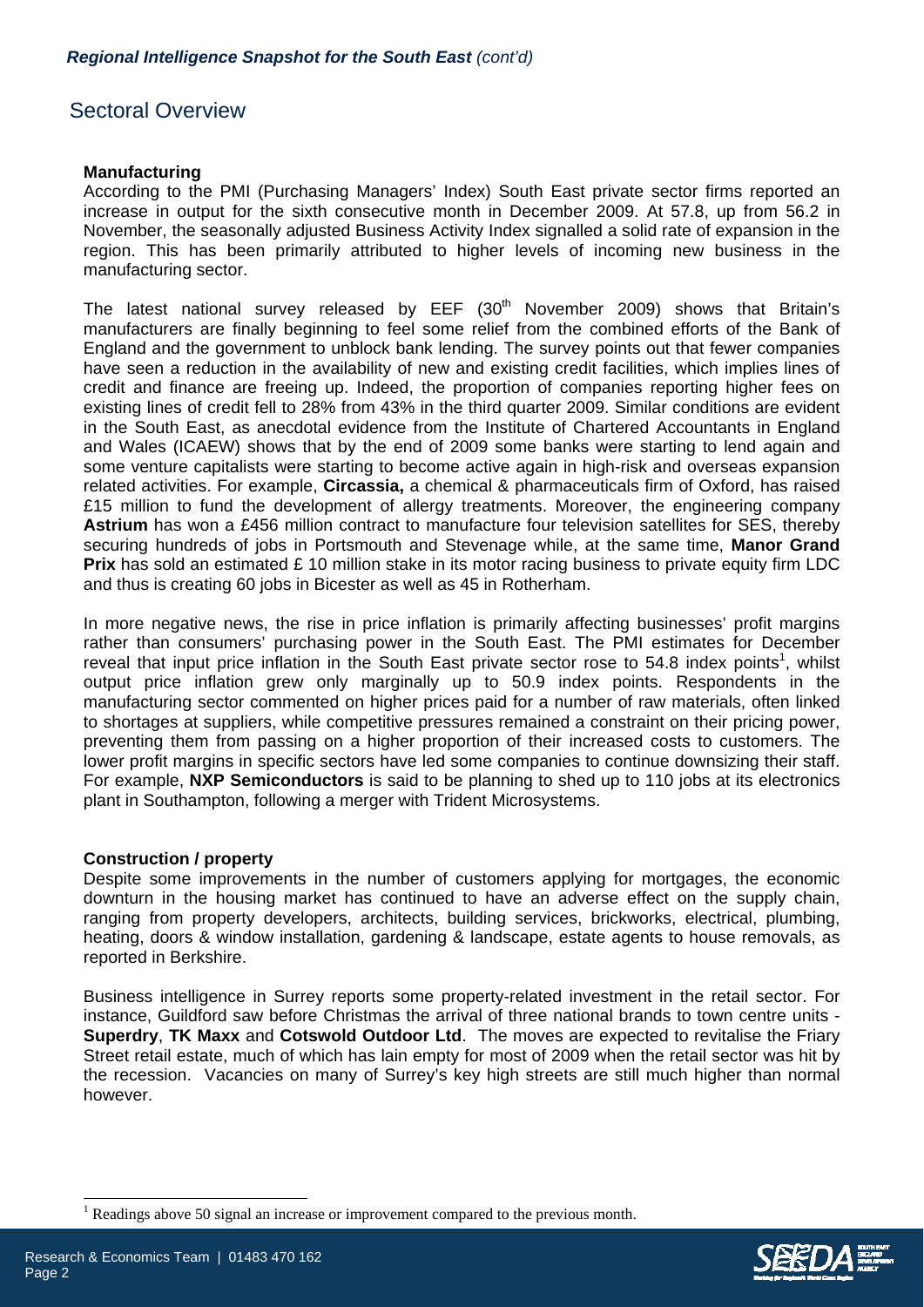## *Regional Intelligence Snapshot for the South East (cont'd)*

#### **Financial and Business Services**

There is a mixed picture in this sector overall. Despite the increased confidence of manufacturers about the improving credit conditions, not all companies in the banking sector have been performing equally well across the South East. For instance, business specific intelligence includes the news that **Santander**, the Spanish private bank, is to set up a new office at 1 Dorset Street in Southampton, which could lead to the creation of up to 40 jobs. However, employment in the business & financial services sector in Brighton now appears to be more vulnerable as increasing lay-offs are anticipated over the next 12 months, according to the latest information from Brighton and Hove Economic Partnership. Business specific intelligence reports that **Lloyds Banking Group**  is to close its call centre at Brighton in May 2010, with the loss of 373 jobs.

A similar picture is seen in the business services industry as some firms have been going through restructuring processes in order to cope with the economic downturn. For instance, **Buchanans** of Southampton is to merge with James Cowper to be part of a combined accountancy group with 175 staff while **Platinum Portofolios**, the Eastbourne-based independent financial adviser, has recently been acquired by Perspective Financial for undisclosed terms.

#### **Retail and hospitality**

Christmas and New Year sales this year, although significant, were not enough to give a boost to the retail sector as a whole, which has been hard hit by economic recession. For instance, footfall in Brighton city centre fell by as much as 37% in December 2009 compared to the same period the previous year. Anecdotal evidence suggests that customers in the South East are shopping around for the best price and expecting reductions and they are still very cautious. As a result, retailers in Berkshire have tried different approaches to attract shoppers. Instead of having an early sale, they have had days or weekends of promotions (e.g. **Bentalls** had two 20% off days on Thursdays and **BHS** had a '20% off' weekend). Anecdotal reports so far indicate strong trade for Surrey's retailers in the run-up to Christmas and in the New Year sales. In Waverley, the Christmas markets reported busy trading with around 10,000 attendees, but feedback from stall holders indicated that it was harder to make a sale.

In the tourism industry the picture is mixed. Surrey Economic Partnership reports that the local tourism industry should be benefiting from the strength of the Euro but general feedback from Enterprise First suggests that it is not benefiting as well as expected. Information from Visit Surrey shows the sector is 25% down on Business tourism and up 4% on Leisure tourism compared to the same period a year ago. Bookings for business events are down with very few future bookings and more last minute bookings due to economic uncertainty. For example, Clandon Park reports that National Trust membership is up but revenue from events is down.

#### **Transport**

The latest RDA Business Survey (December 2009) shows that 63% of South East businesses reported an increase in transport costs over the past 12 months and 60% of respondents are expecting further increases over the next 12 months, mainly as a result of increasing fuel costs. The possibility of expected higher returns (derived from higher prices) could explain the relatively large number of planned and completed investments in the South East. For instance, **Hitachi Javelin** high-speed train service launched a full timetable covering Ashford on December 14<sup>th</sup>. Network Rail has unveiled plans to invest £10 million in improvements to Oxford railway station by 2011, including a new platform. Meanwhile, the Harbour Board has put forward plans to privatise the **Port of Dover**. Talks are taking place with the Department of Transport and the Treasury and a scheme to bring in a private investor is to be submitted in 2010.

#### **Rural**

According to Surrey Economic Partnership, the county's LEADER programme is making good progress in allocating grant funding although many rural businesses are unable to commit the matched funding due to the economic downturn. Many village shops are struggling but the message